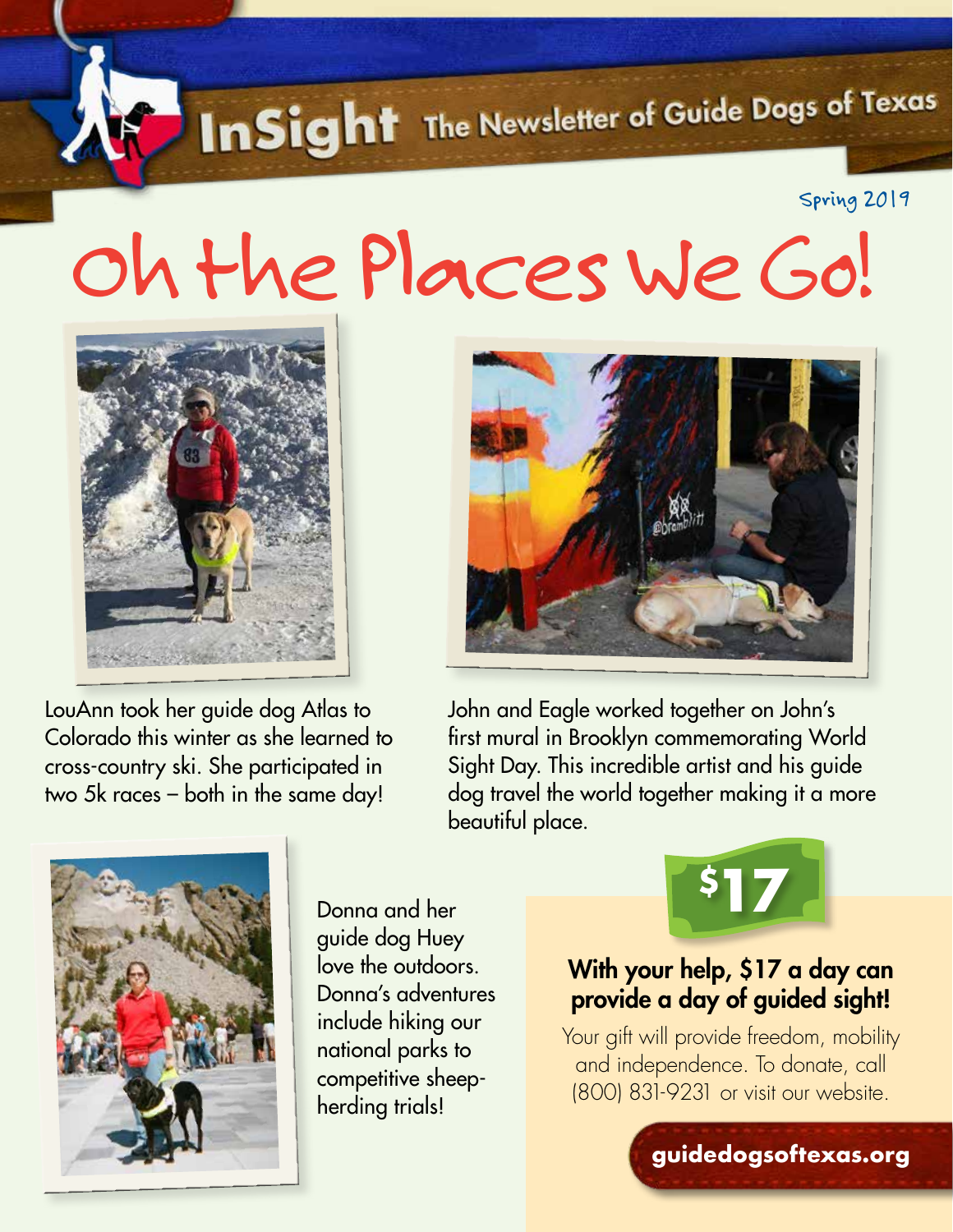## **Our Newest Teams Graduate**

Lives are changed as partnerships are formed

## Mario and Grant

Someone recently asked Mario how has having a guide dog from Guide Dogs of Texas changed his life. His response was "How hasn't it changed?"

#### **Here, Mario shares his thoughts since finding his Guide Dog partner, Grant:**

have accepted him albeit reluctantly at first! "My life has become a lot more active with Grant. I exercise a lot more with walking and grooming since I am responsible for his care. I groom him every morning. I am a lot more independent and mobile with Grant. In my profession as a counselor, Grant is my wonderful constant companion. He seems to listen intently to my clients. And, my clients tell me that he looks at them very compassionately! Adding Grant to our family has definitely enriched our family life which, by the way, includes two cats who Grant has enabled me to be more mindful and engaged in my environment than ever before. THANK YOU GUIDE DOGS OF TEXAS!"





#### **Mario Aguirre and Grant**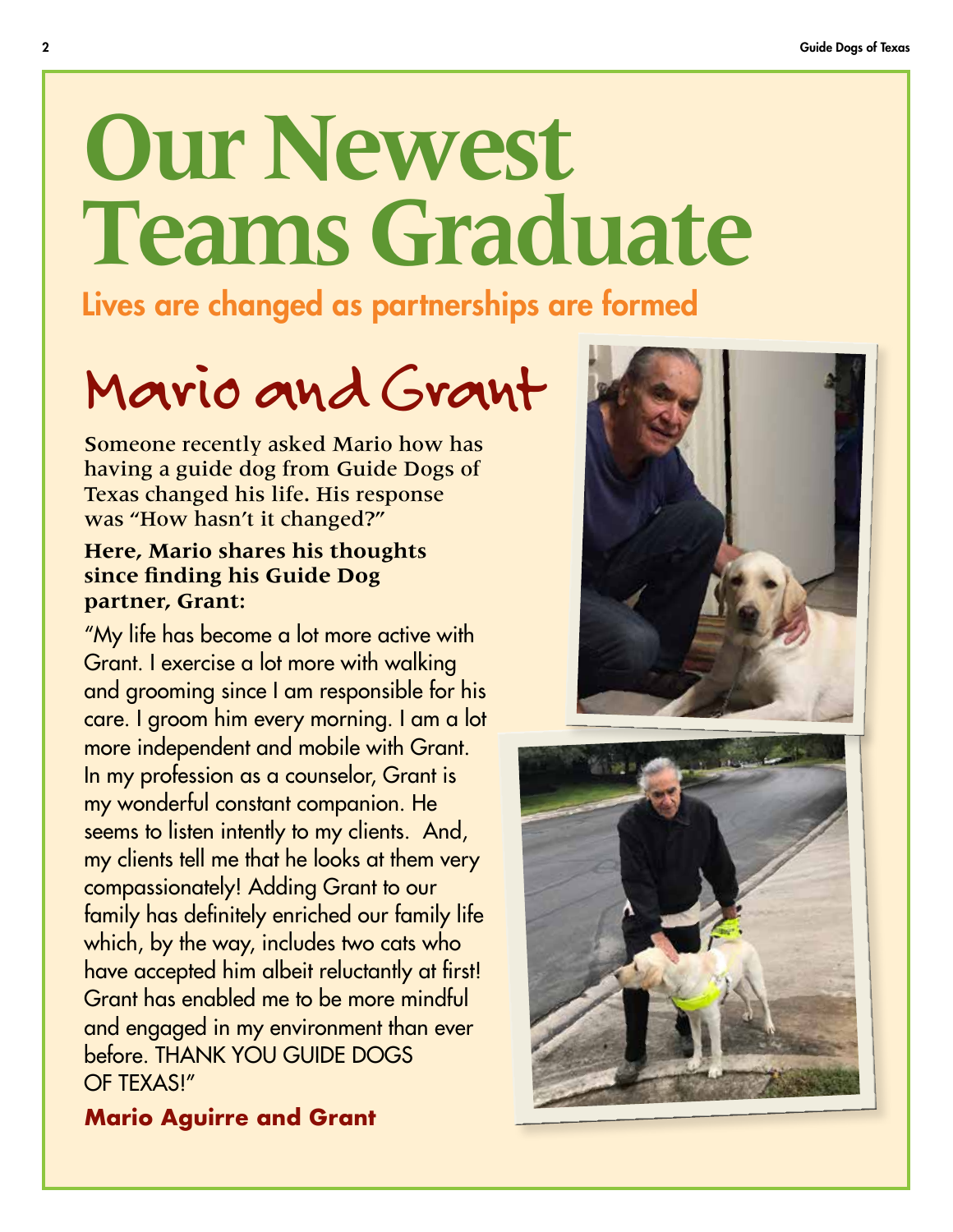## Amanda and Bell

The choice to go through training with a Guide Dog is not an easy one for everyone. For Amanda, a successful massage therapist in Houston, it took some time. She's been a successful cane user her entire life but after noticing her vision decreasing in the past couple of years, she decided it might be time to look into receiving a Guide Dog to help with confidence and independence while traveling so contacted Guide Dogs of Texas. After training with her new Guide Dog Bell, Amanda couldn't be happier about that decision. She loves Bell's "princess" personality and thinks they are an awesome fit for each other! Bell loves having a schedule to stick to which works well for Amanda's busy but very structured life. Amanda is able to better enjoy long exercise walks along the green belt in her neighborhood, daily trips to the school to pick up her daughter, having Bell to help navigate the office complex she works in, and all of the random errands and outings that comes with being a mom of two teenagers! Amanda says she thinks of Bell as a true gift in her life and feels lucky to have her.



## **Jimmy and Hanna**

These pictures show how adeptly Jimmy and Hannah work as partners to navigate downtown Austin and all of the various hazards thrown at them. They are amazing! Jimmy says, "Hanna's awesome,